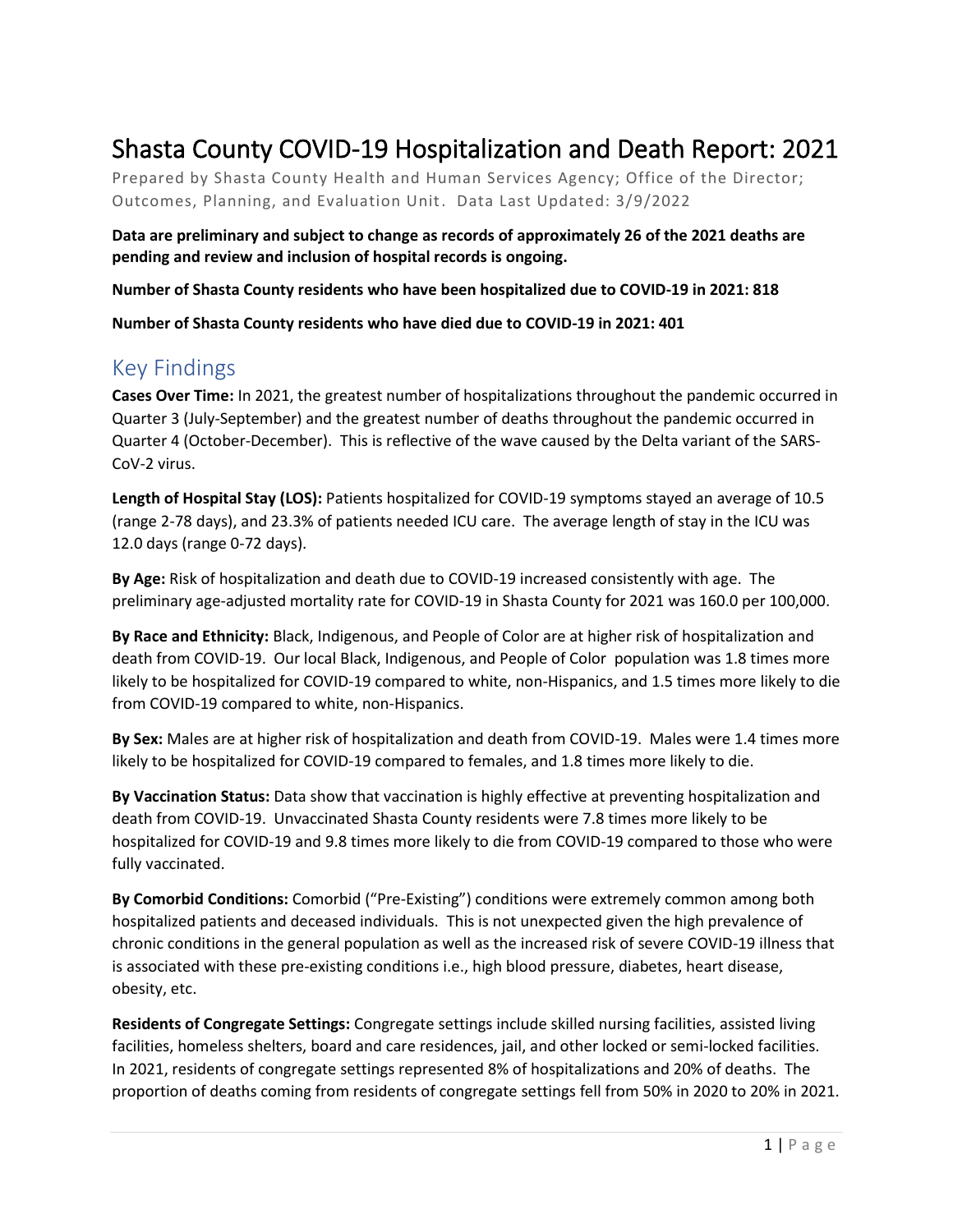This drop is reflective of the high vaccine coverage of both staff and residents of these congregate facilities.

**Leading Cause of death:** COVID-19 was determined to be the third leading cause of death for 2021.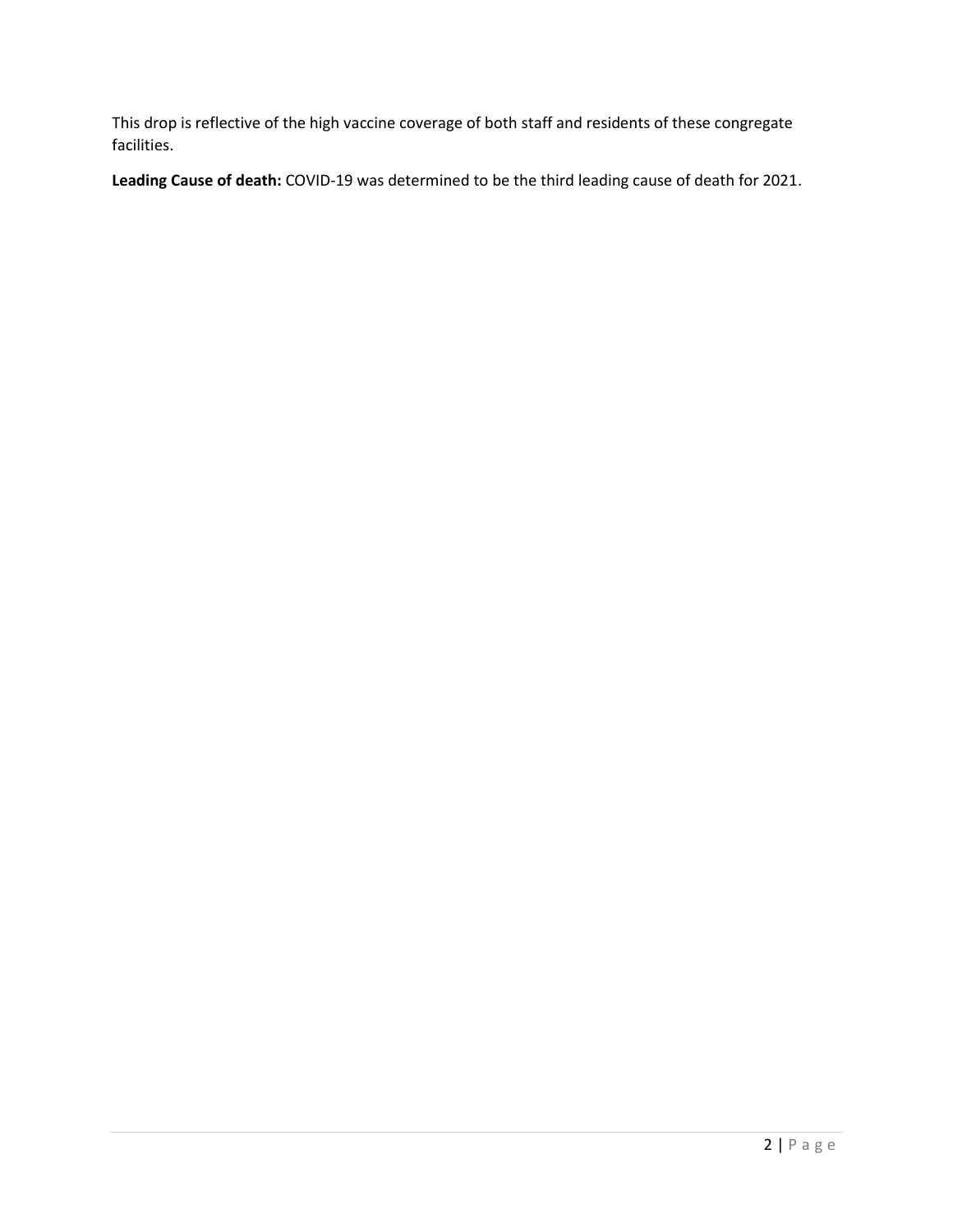## Introduction

### Purpose and Scope of this Report

The purpose of this report is to summarize characteristics and trends of COVID-19 cases residing in Shasta County who were hospitalized for COVID-19 illness or who passed away from COVID-19 in 2021. At this time, it is only a 2021 summary report, data from 2020 is not included for comparison. There were 117 deaths in 2020 From COVID-19.

#### Definitions

#### Definition of Hospitalization

The following criteria were used to define hospitalization status for this report:

- The patient must have been discharged at least 2 days after admission. This was used to exclude Emergency Department visits, same day discharge, and overnight observation. Total hospitalizations were 848 patients, this report also excludes 30 patients for whom length of stay was unknown.
- The patient must have tested positive for COVID-19 during the course of their current illness.
- The patient must have been treated for COVID-19 during their hospital stay. Incidental findings of COVID-19 that did not require in-hospital treatment were not counted. (i.e., they must be hospitalized *for* COVID-19, rather than just *with* COVID-19).
- The patient must be a Shasta County resident. Note: Limitations in data access prevent inclusion of non-Shasta County residents at this time. Therefore, the numbers in this report do not reflect the impact on Shasta County hospitals which care for patients who reside throughout our region.

#### Definition of COVID-19 Deaths

The following criteria were used to define COVID-19 deaths for this report:

- The case must meet the confirmed or probable COVID-19 surveillance case definition, AND at least ONE of the following criteria must be met:
	- a. A case investigation determined that COVID-19 was the cause of death or contributed to the death.
	- b. The death certificate indicates COVID-19 or an equivalent term as one of the causes of death.
- Each death certificate is reviewed and investigated by an epidemiologist to determine cause of death. The investigation process involves a thorough review of COVID-19 lab results, medical records, vaccination status, and cause of death listed on death certificate for each individual. After investigation is complete the final cause of death is reviewed and confirmed by the medical officers. If confirmed, the case is counted as a COVID-19 death and reported to the community.

Source[: CSTE COVID-19 Death Definition](https://cdn.ymaws.com/www.cste.org/resource/resmgr/covid-19/Death_Classification_Definti.pdf)

#### Definition of Vaccination

For the purpose of this analysis, vaccination status was defined as follows:

• Vaccinated individuals were defined as those who had their second vaccine dose or single-dose vaccine at least 2 weeks prior to becoming ill.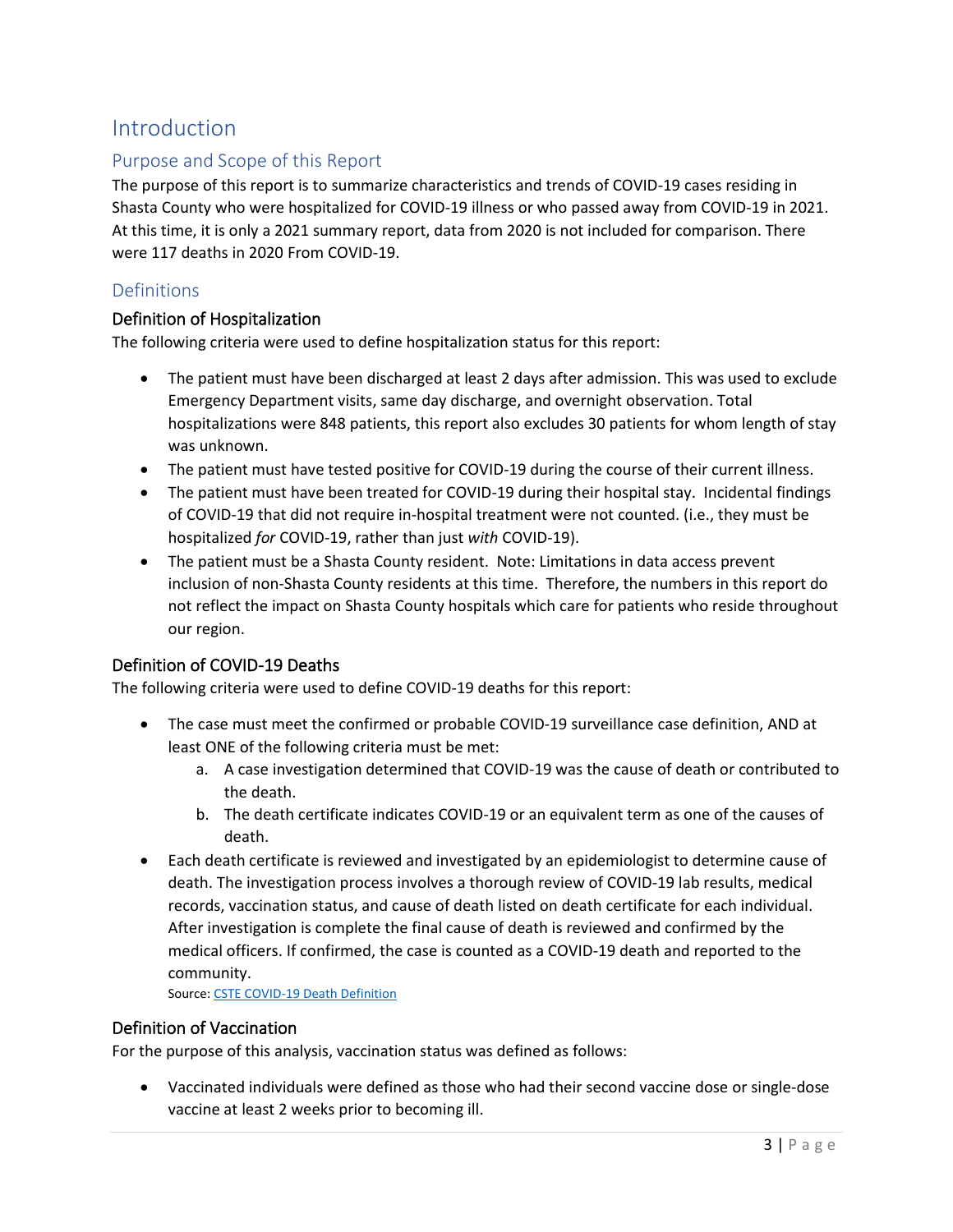- Unvaccinated individuals are defined as those who had received zero vaccine doses as of 2 weeks prior to becoming ill.
- Those who had received one dose only of a two-dose series (partially vaccinated) or who had unknown vaccination status were excluded from analysis.
- The analysis does not account for additional doses recommended for immunocompromised individuals nor booster status.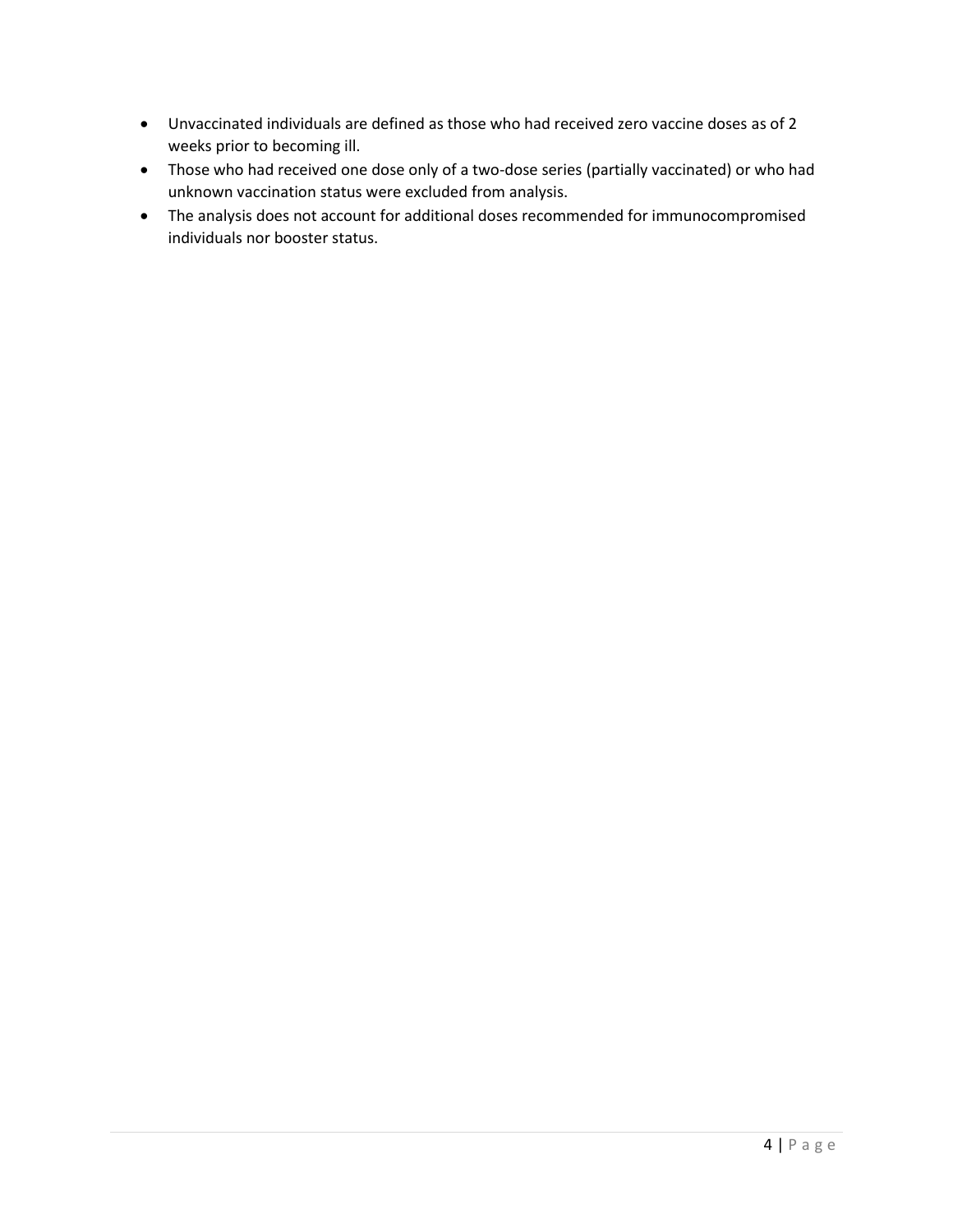### Limitations

#### General Limitations

- This report estimates statistical significance using 95% confidence intervals for the age adjusted rates.
- With regard to race and ethnicity, please note that some racial and ethnic groups were excluded from the analysis because their small population sizes made the data unstable. The impact on populations excluded from analysis are monitored by HHSA.
- Lists of comorbid conditions are not comprehensive. They are limited to what was documented in the medical records (for hospitalizations), or the death certificates (for deaths).

#### Limitations of Hospitalization Data

• This data represents an **undercount** of hospitalizations, meaning that more hospitalizations occurred than able to be investigated at this time. Additional review of medical records is planned to correct for this issue.

#### Limitations of Death Data

• This data represents an **undercount** of mortality in Shasta County as 2021 death data are preliminary and 26 deaths are pending review. Data only represents Shasta County residents who expired in Shasta County, Shasta County residents residing in Shasta County but expired outside of Shasta County or nonresidents living in congregate settings in Shasta County during time of infection. The number of deaths currently reported potentially will increase as investigations are completed.

#### Limitations of Vaccination Data

- Please note that partially vaccinated people and those with unknown vaccination status were excluded from analysis of hospitalizations and deaths by vaccination status.
- The time period for analysis of vaccination status is April 1st to December  $31^{st}$ , 2021. April 1st is the date when vaccination was considered widely available for Shasta County adults.

### Findings

#### General

- In 2021, 818 Shasta County residents were confirmed to have been hospitalized for COVID-19 symptoms for 2 days or longer.
- In 2021, 401 Shasta County residents were confirmed to have died from COVID-19.

#### Length of Hospital Stay

#### COVID-19 Hospitalizations by Length of Stay (LOS)

Measures related to length of stay are shown in the table below. In 2021, Shasta County residents were hospitalized an average of 10.5 days, with the median being 7 days. Of these, 23.3% needed to be admitted to the ICU. Those who were admitted to the ICU spent an average of 12 days in intensive care, with 9 days being the median.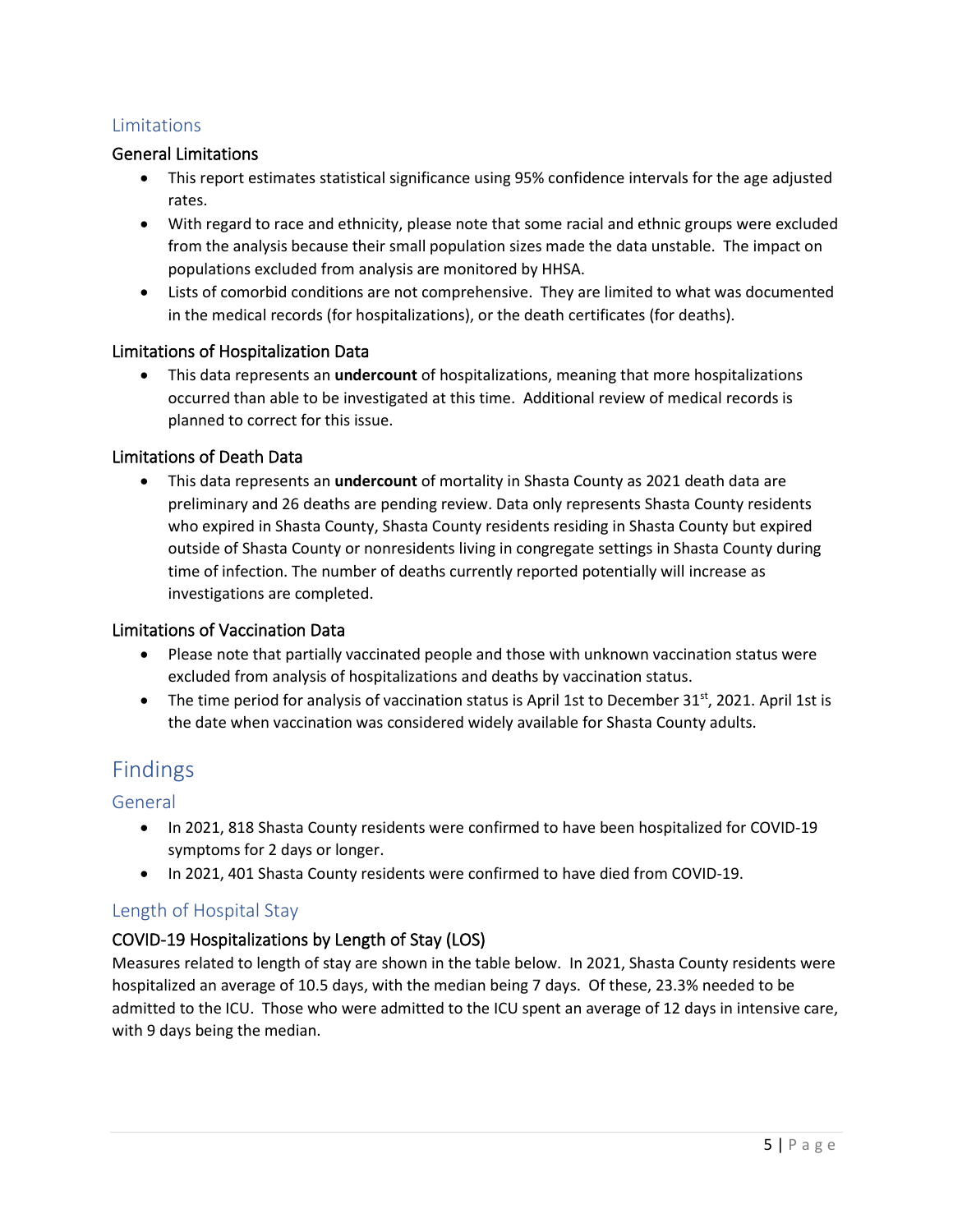|                             | Number of<br><b>Patients</b> | <b>LOS Average</b><br>(days) | <b>LOS Median</b><br>(davs) | <b>LOS Range</b><br>(days) | % Needing<br><b>ICU Care</b> |
|-----------------------------|------------------------------|------------------------------|-----------------------------|----------------------------|------------------------------|
| <b>All Hospitalizations</b> | 818                          | 10.5                         |                             | $2 - 78$                   | 23.3%                        |
| <b>Intensive Care Unit</b>  | 191                          | 12.0                         | 9                           | $0 - 72$                   | N/A                          |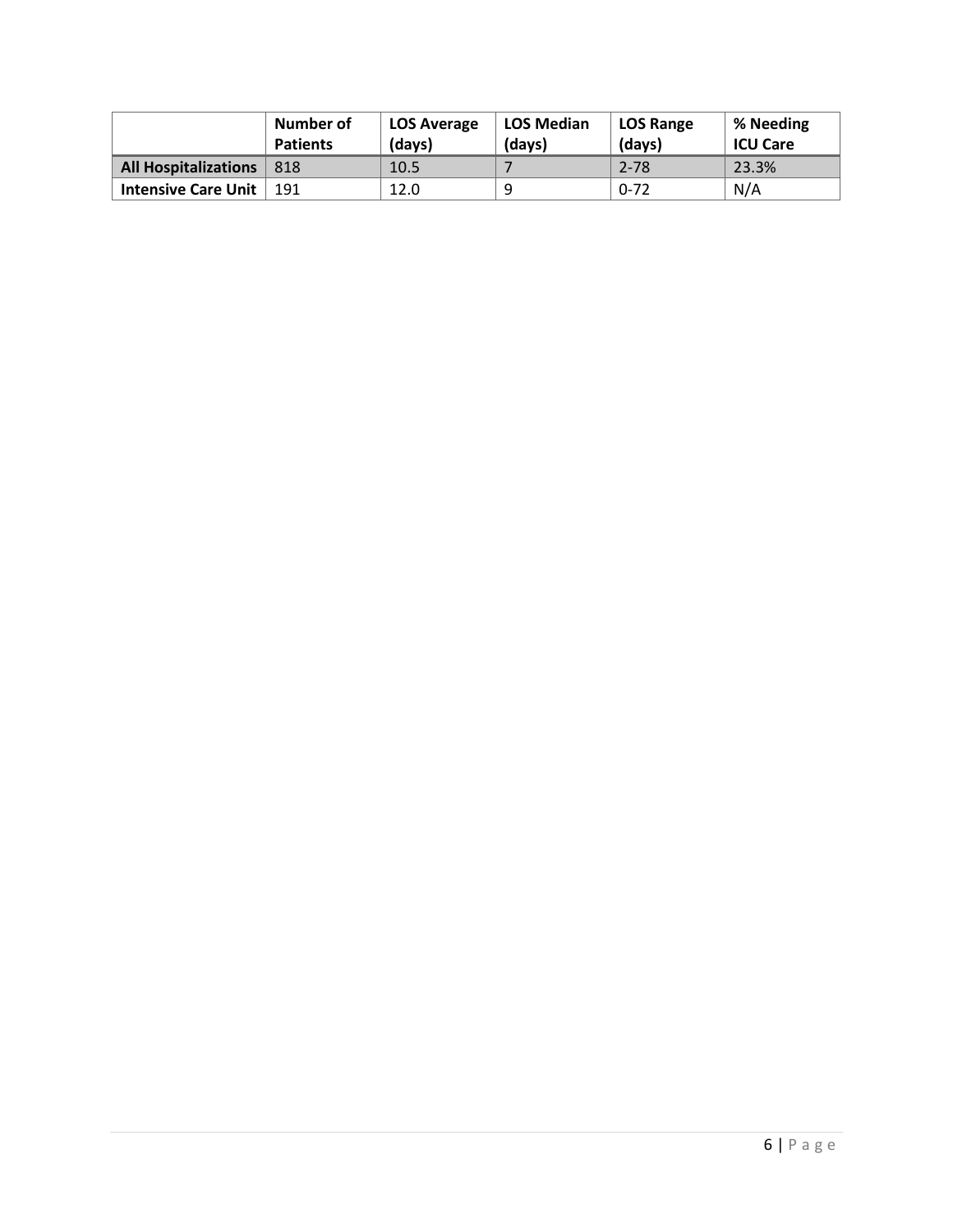### Cases Over Time (By Quarter in 2021)

### COVID-19 Hospitalizations by Quarter

The largest number of hospitalizations during the pandemic to date occurred from July-September 2021. This timeframe is reflective of Shasta County's wave of the SARS-CoV-2 Delta variant, where cases peaked in September 2021 and slowly declined through mid-December. The wave caused by the Omicron variant began around mid-December 2021.

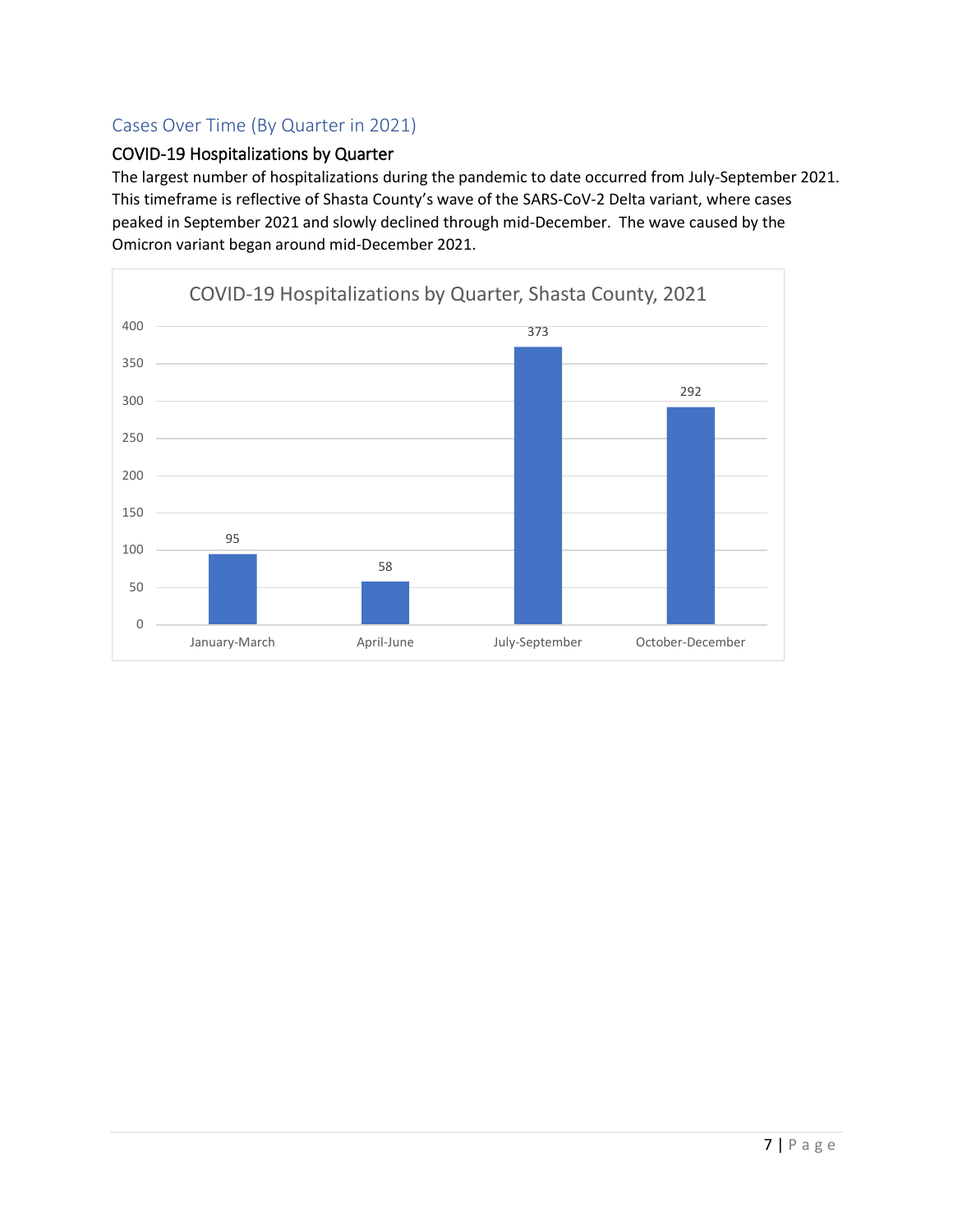### COVID-19 Deaths by Quarter

The largest number of deaths throughout the pandemic occurred during October-December 2021. This is reflective of Shasta County's wave of the SARS-CoV-2 Delta variant, where cases and hospitalizations peaked in September 2021, and deaths followed during October- December 2021.

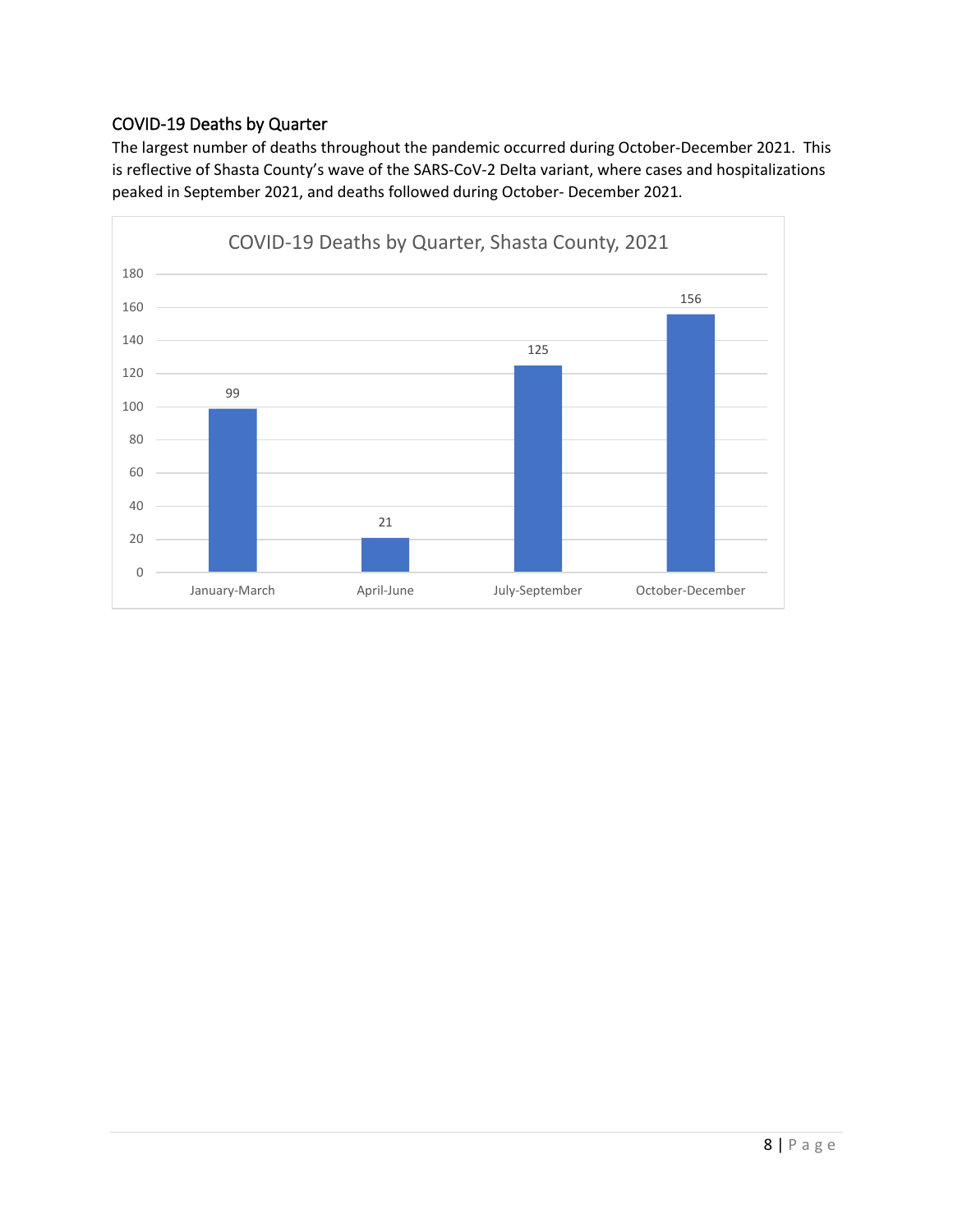### By Age Group

#### COVID-19 Hospitalizations by Age

Most hospitalized patients in Shasta County were between the ages of 50 and 79, with the 60-69 and 70- 79 age groups representing the most patients overall (24% in each age group). Adults aged 50-59 accounted for 15% of hospitalizations, and 80-89-year-olds represented 14%. Overall, 57% of hospitalized COVID-19 patients were under the age of 70.

Shasta County seniors aged 90 and older were most likely to be hospitalized as reflected in the hospitalization rates, although this group made up only a small proportion of hospitalizations overall (5%). Compared to 0-39-year-olds, seniors aged 90 and older had a 40.3 times higher risk of being hospitalized. Risk of hospitalization rose with increasing age.

| Age<br>Group | <b>Number of</b><br><b>Hospitalizations</b> | <b>Percent of</b><br><b>Hospitalizations</b> | <b>Age Specific Hospitalization</b><br>Rate (per 100,000) | Rate Ratio (<40 years<br>as reference group |
|--------------|---------------------------------------------|----------------------------------------------|-----------------------------------------------------------|---------------------------------------------|
| $0 - 39$     | $56^$                                       | 7%                                           | 64                                                        | (Reference)                                 |
| 40-49        | 87                                          | 11%                                          | 469                                                       | 7.3                                         |
| 50-59        | 125                                         | 15%                                          | 596                                                       | 9.3                                         |
| 60-69        | 200                                         | 24%                                          | 850                                                       | 13.3                                        |
| 70-79        | 195                                         | 24%                                          | 1,108                                                     | 17.3                                        |
| 80-89        | 116                                         | 14%                                          | 1,559                                                     | 24.4                                        |
| $90+$        | 39                                          | 5%                                           | 2,582                                                     | 40.3                                        |
| <b>Total</b> | 818                                         | 100%                                         | 464                                                       | N/A                                         |

^Includes 11 patients aged 0-19 years, 12 patients aged 20-29, and 33 patients aged 30-39. These age brackets are grouped together for data stability to compare rates.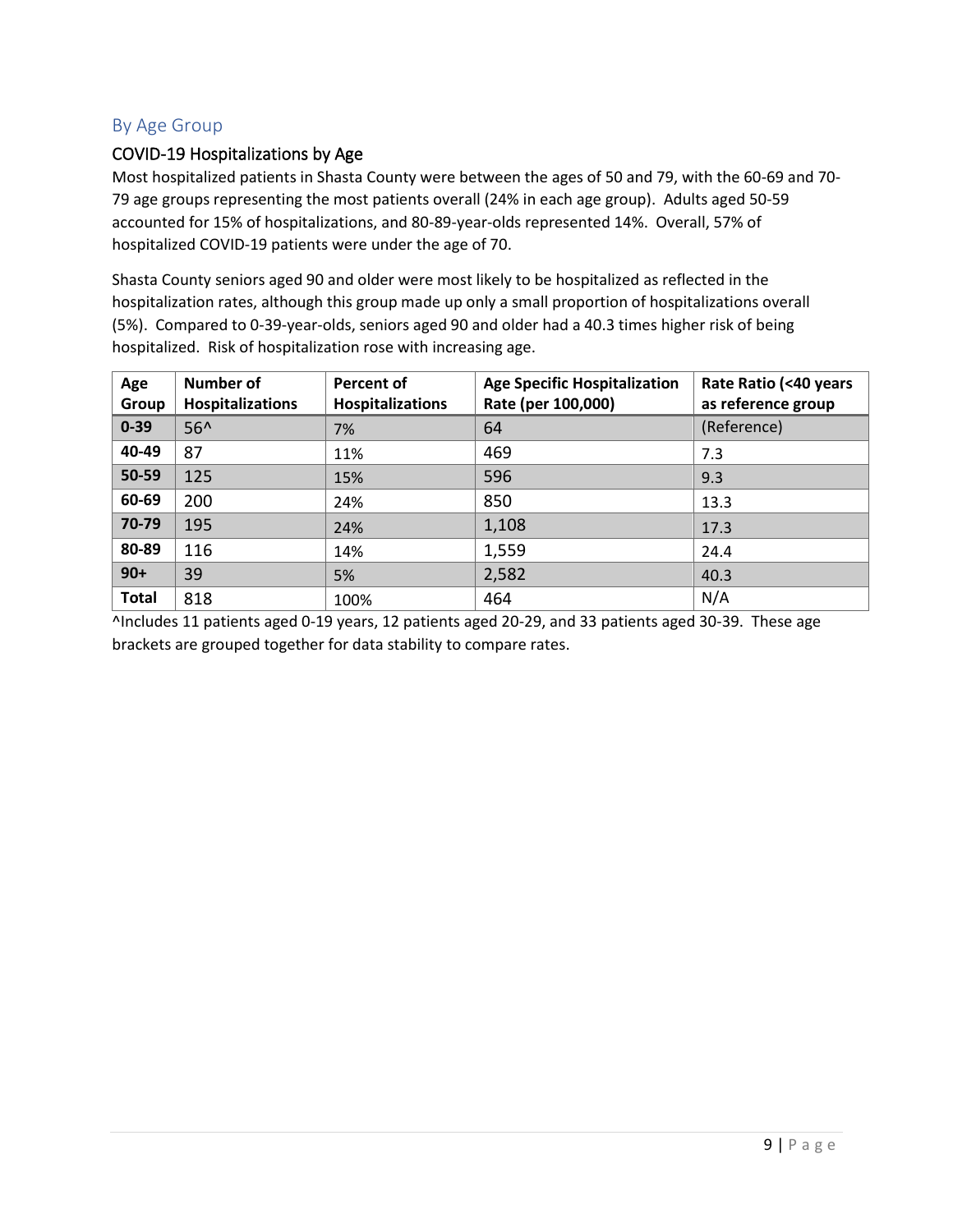### COVID-19 Deaths by Age

The highest number of COVID-19 deaths occurred in the 70-79 age bracket (28% of deaths occurred in this age group). The group with the next highest number of deaths was 80-89-year-olds (22% of deaths). Overall, 64% of deaths were among those aged 70 and older.

Shasta County seniors aged 90 and older were most likely to die from COVID-19 as reflected in the death rates, although this group made up a relatively small proportion of deaths overall (14%). Compared to 20-49-year-olds, seniors aged 90 and older had a 56.3 times higher risk of dying from COVID-19. Risk of death overall rose with increasing age and became extremely high after the age of 80.

| <b>Age Group</b> | <b>Number of Deaths</b> | <b>Percent of Deaths</b> | Death Rate (per<br>100,000) | Rate Ratio (20-49<br>as reference group) |
|------------------|-------------------------|--------------------------|-----------------------------|------------------------------------------|
| $0 - 19$         | $\Omega$                | 0%                       | N/A                         | N/A                                      |
| 20-49            | 28                      | 7%                       | 67                          | (reference)                              |
| 50-59            | 46                      | 11%                      | 219                         | 3.3                                      |
| 60-69            | 69                      | 17%                      | 293                         | 4.4                                      |
| 70-79            | 112                     | 28%                      | 636                         | 9.5                                      |
| 80-89            | 89                      | 22%                      | 1,196                       | 17.9                                     |
| $90+$            | 57                      | 14%                      | 3,775                       | 56.3                                     |
| <b>Total</b>     | 401                     | 100%                     | 227                         | N/A                                      |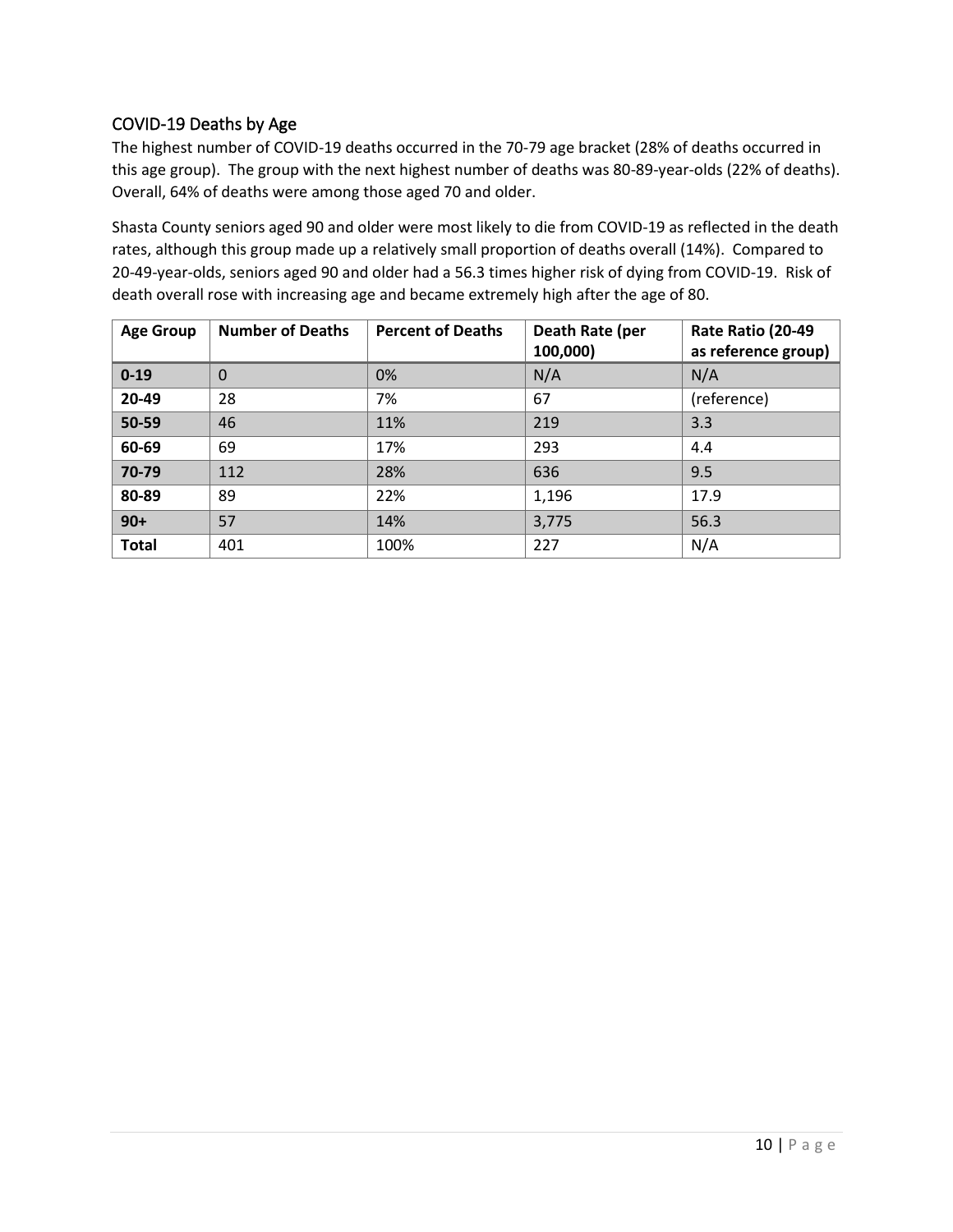### By Race and Ethnicity

### COVID-19 Hospitalizations by Race and Ethnicity

On average, Shasta County's Black, Indigenous, and People of Color population was significantly more likely to be hospitalized for COVID-19 compared to the white, non-Hispanic population. The risk of hospitalization for Black, Indigenous, and People of Color was 1.8 times higher compared to white non-Hispanics.

Looking at specific race/ethnic groups, multi-racial individuals were hospitalized at a much higher rate than the white non-Hispanic population. Hispanic or Latino individuals were hospitalized at about the same rate as the white non-Hispanic population. Other specific racial groups were not broken out individually for this report due to small numbers.



| Race/Ethnicity                                   | Hospitalizations<br>(2021) | <b>Age Adjusted Rate</b><br>(per 100,000) | 95% Confidence<br><b>Interval</b> |
|--------------------------------------------------|----------------------------|-------------------------------------------|-----------------------------------|
| <b>Hispanic or Latino (Any Race)</b>             | 45                         | 435                                       | $(308 - 561)$                     |
| <b>Multi-Racial (Any Ethnicity)</b>              | 57                         | $1,639*$                                  | $(1,213-2,064)$                   |
| <b>White, Non-Hispanic</b>                       | 530                        | 347                                       | $(317-376)$                       |
| <b>Black, Indigenous, and People of</b><br>Color | 139                        | 636*                                      | $(530-742)$                       |

Key: \*Indicates the Age Adjusted Rate is significantly higher vs. the white, non-Hispanic population. Note: Totals will not add due to some patients with unidentified race and ethnicity.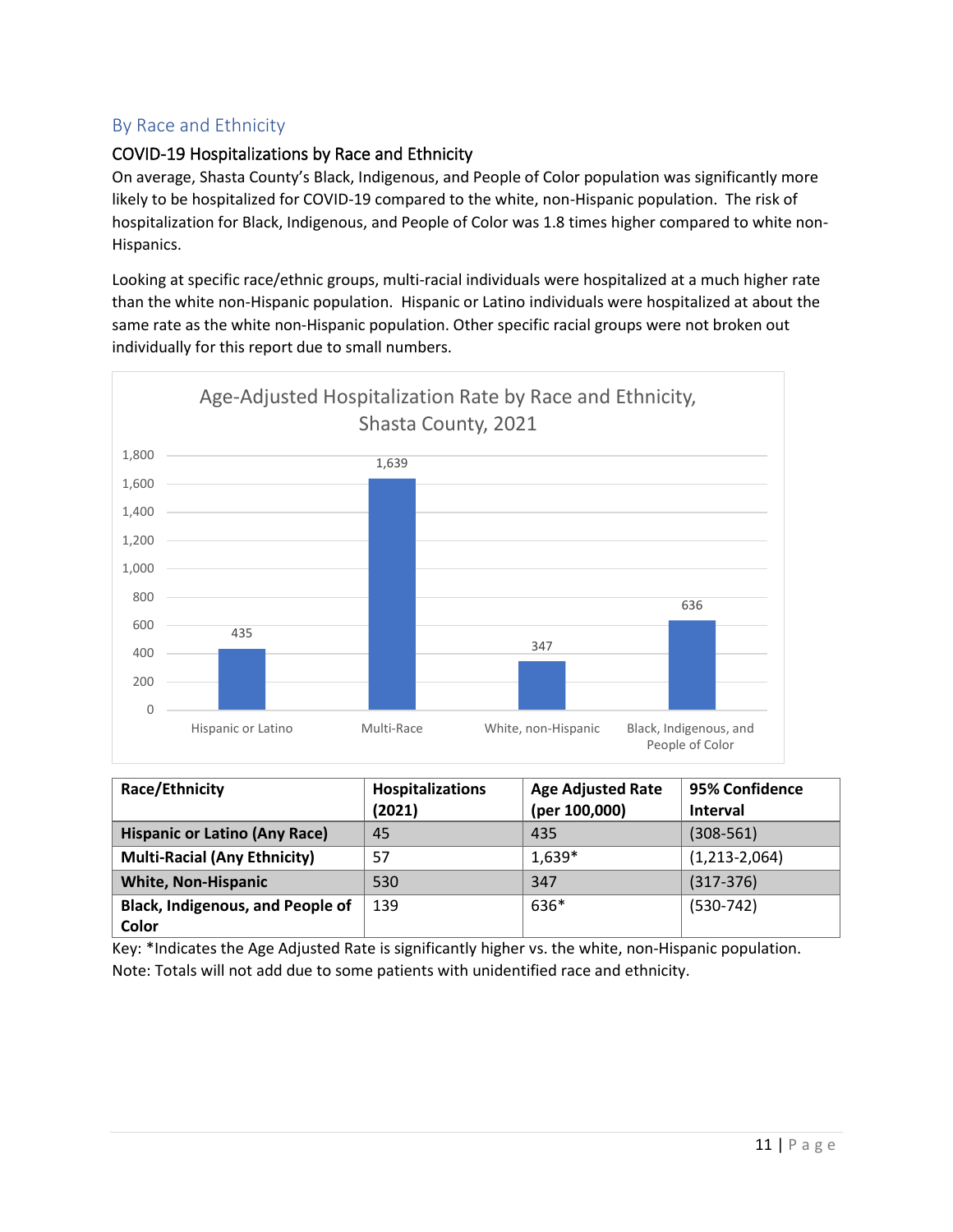### COVID-19 Deaths by Race and Ethnicity

On average, Shasta County's Black, Indigenous, and People of Color population was 1.5 times more likely to die from COVID-19 compared to the white, non-Hispanic population. Hispanic or Latino individuals were 1.7 times more likely to die compared to White, non-Hispanic individuals.



| Race/Ethnicity                                          | Deaths (2021) | <b>Age Adjusted Rate</b><br>(per 100,000) | 95% Confidence<br><b>Interval</b> |
|---------------------------------------------------------|---------------|-------------------------------------------|-----------------------------------|
| <b>Hispanic (Any Race)</b>                              | 32            | $355*$                                    | $(232 - 478)$                     |
| <b>White, Non-Hispanic</b>                              | 328           | 209                                       | $(186-231)$                       |
| <b>Black, Indigenous, and</b><br><b>People of Color</b> | 65            | $312*$                                    | $(236 - 388)$                     |

Key: \*Indicates the Age Adjusted Rate is significantly higher vs. the white, non-Hispanic population. Note: Totals will not add due to some patients with unidentified race and ethnicity.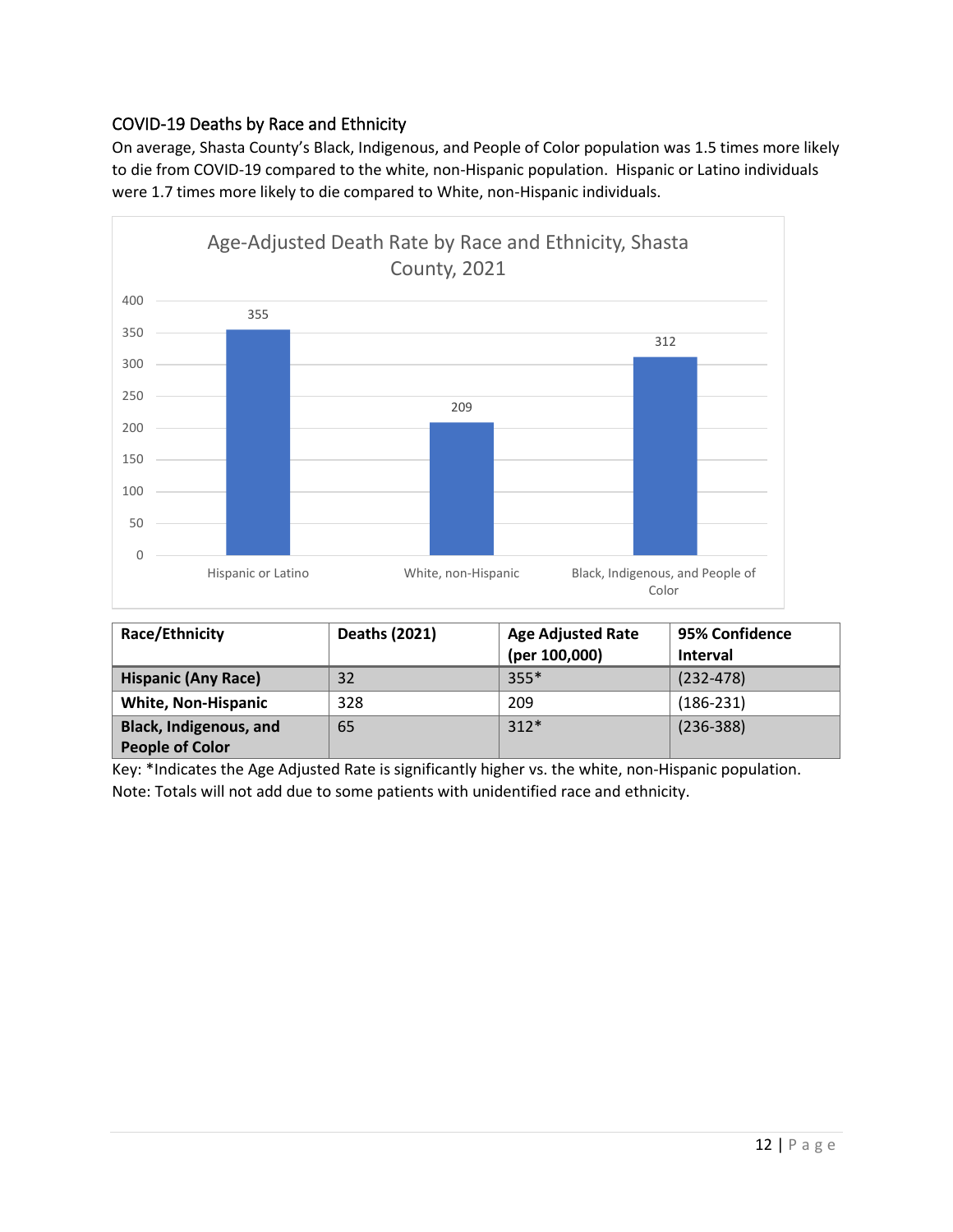### By Sex

### COVID-19 Hospitalizations by Sex

Males were 1.4 times more likely to be hospitalized for COVID-19 compared to females.



| Race/Ethnicity | <b>Hospitalizations</b><br>(2021) | <b>Age Adjusted Rate</b><br>(per 100,000) | ' 95% Confidence<br><b>Interval</b> |
|----------------|-----------------------------------|-------------------------------------------|-------------------------------------|
| <b>Males</b>   | 446                               | $543*$                                    | $(493 - 594)$                       |
| <b>Females</b> | 369                               | 391                                       | $(351 - 430)$                       |

Key: \*Indicates the Age Adjusted Rate is significantly higher vs. Females. Note: Totals will not add due to some patients with unidentified sex.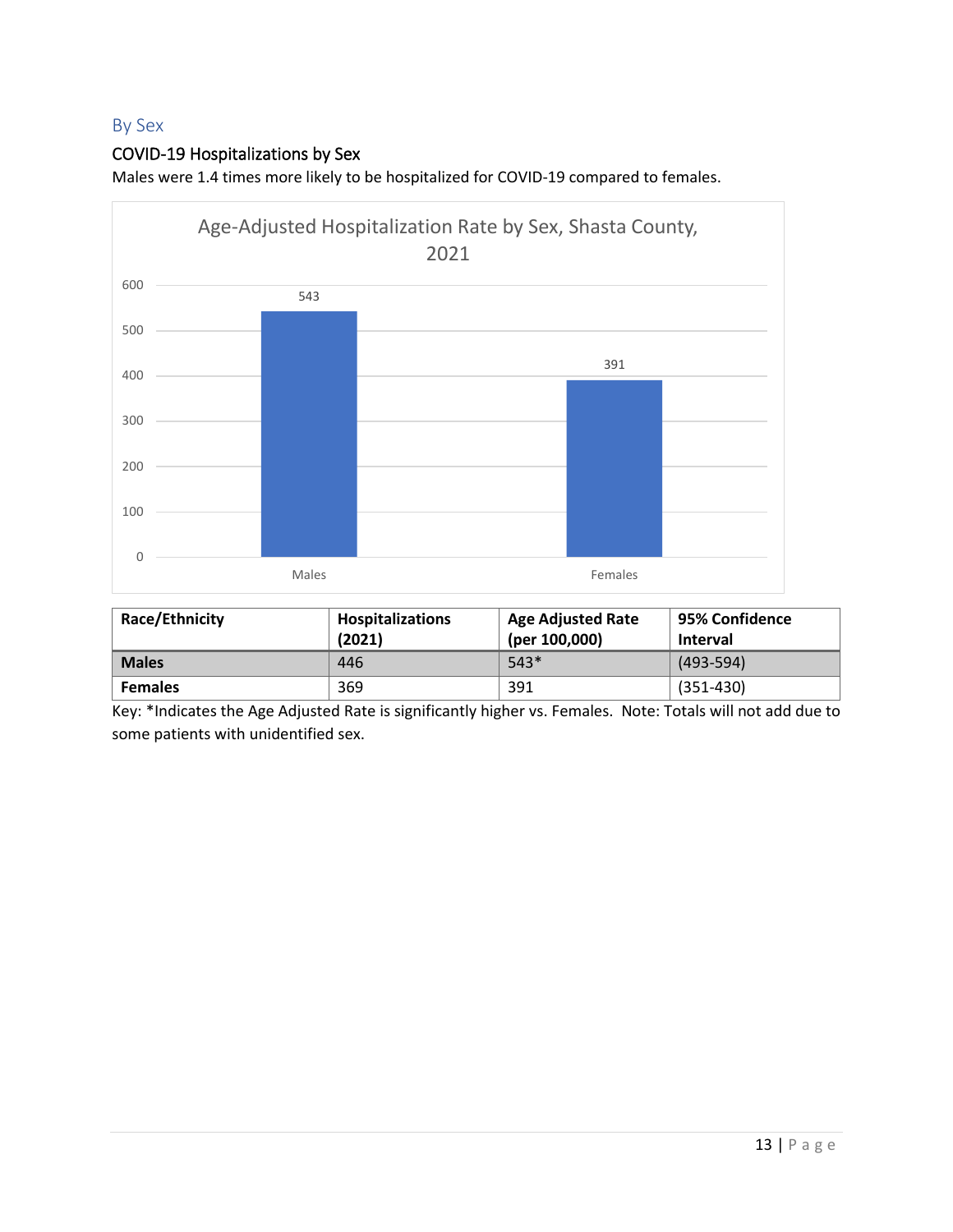### COVID-19 Deaths by Sex

Males were 1.8 times more likely to die from COVID-19 compared to females, a statistically significant difference.



| Race/Ethnicity | Deaths (2021) | <b>Age Adjusted Rate</b><br>(per 100,000) | 95% Confidence<br><b>Interval</b> |
|----------------|---------------|-------------------------------------------|-----------------------------------|
| <b>Males</b>   | 237           | $296*$                                    | $(258-334)$                       |
| <b>Females</b> | 164           | 168                                       | $(143-194)$                       |

Key: \*Indicates the Age Adjusted Rate is significantly higher vs. females. Note: Totals will not add due to some patients with unidentified sex.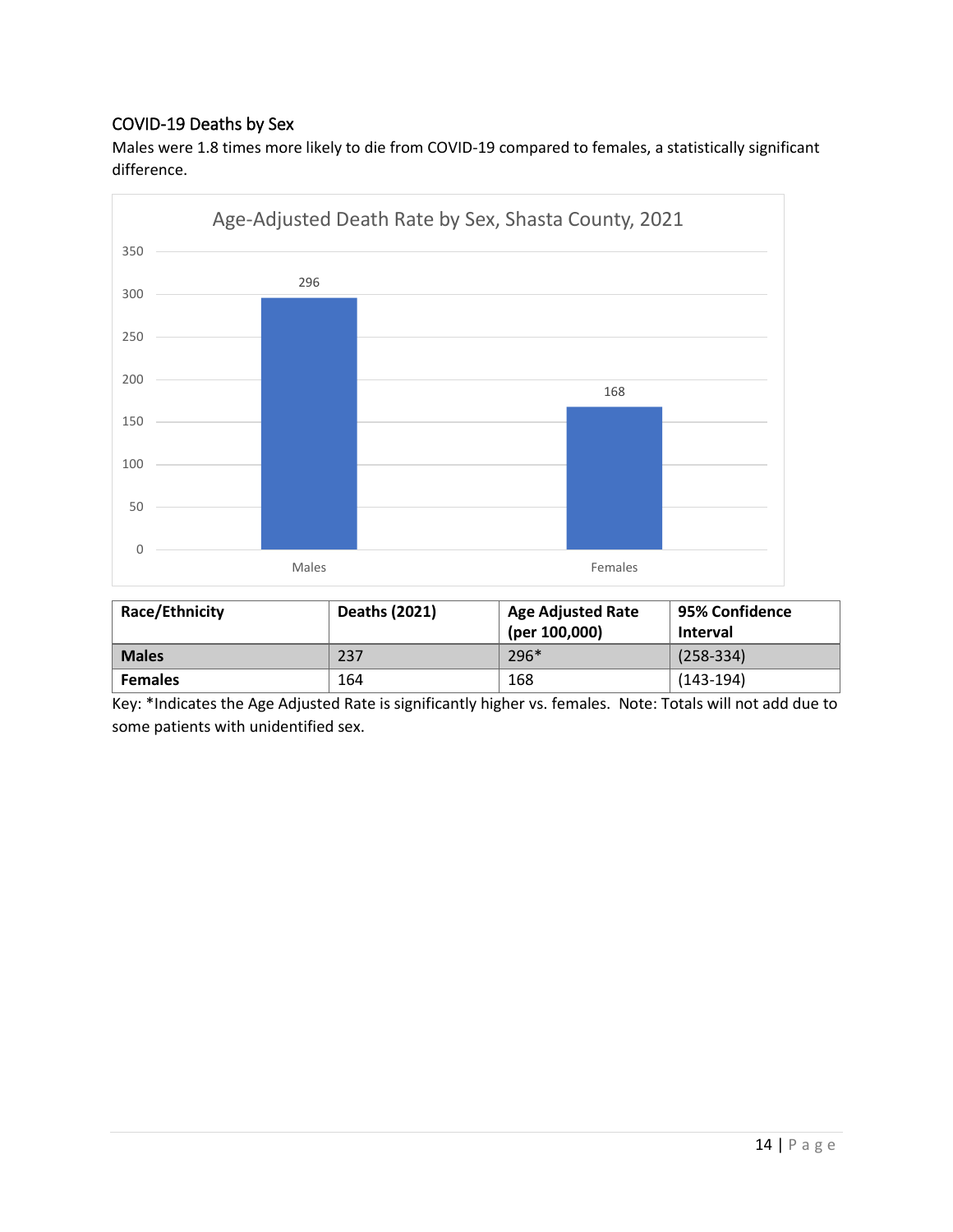### By Vaccination Status

Please note that partially vaccinated people and those with unknown vaccination status were excluded from this analysis. The time period for this analysis spans from April 1st to December 31st, 2021. April 1st is the date when vaccination was considered widely available for Shasta County adults. The analysis does not account for additional doses recommended for immunocompromised individuals nor for booster doses, which were recommended by the CDC beginning in August and September 2021, respectively. Data that are available on additional doses and boosters among deceased individuals are noted below.

### COVID-19 Hospitalizations by Vaccination Status

These findings show that vaccination was highly effective at preventing hospitalization. Unvaccinated individuals were 7.8 times more likely to be hospitalized for COVID-19 compared to those who were fully vaccinated.



| <b>Vaccination Status</b>     | <b>Hospitalizations</b><br>(Apr-Dec 2021) | <b>Age Adjusted</b><br>Rate<br>(per 100,000) | 95% Confidence<br><b>Interval</b> | <b>Rate Ratio</b><br>(Vaccinated as<br>Reference<br>Group) |
|-------------------------------|-------------------------------------------|----------------------------------------------|-----------------------------------|------------------------------------------------------------|
| <b>Vaccinated Individuals</b> | 83                                        | 89                                           | $(70-108)$                        | (reference)                                                |
| Unvaccinated Individuals      | 595                                       | 692*                                         | $(637 - 748)$                     | 7.8                                                        |

Key: \*Indicates the Age Adjusted Rate is significantly higher vs. the vaccinated population. Note: Totals will not add due to some patients with unknown or partial vaccination status. This data excludes 23 partially vaccinated patients and 22 patients for whom vaccination status was unknown.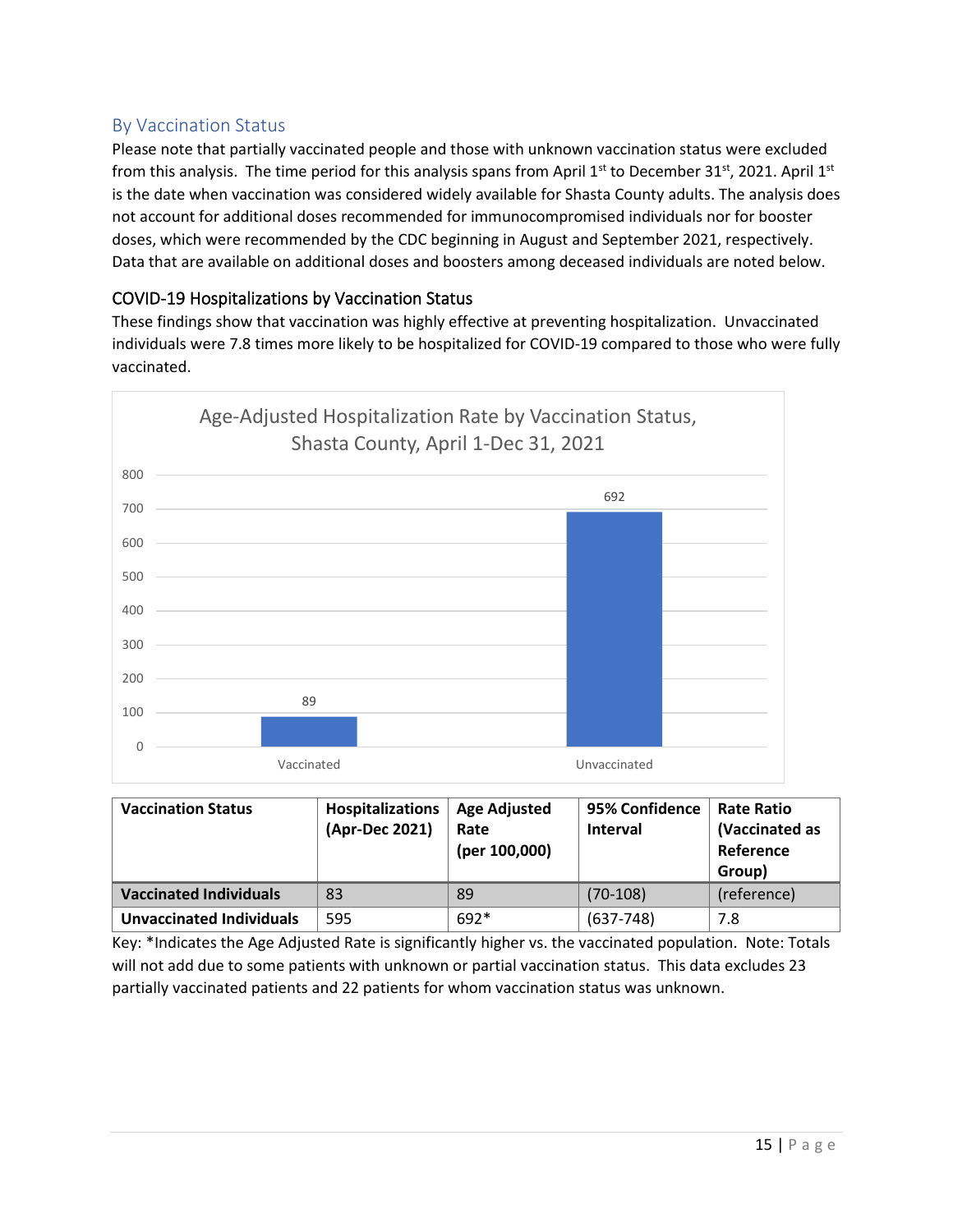### COVID-19 Deaths by Vaccination Status

These findings show that vaccination was highly effective at preventing deaths from COVID-19. Unvaccinated individuals were 9.8 times more likely to die from COVID-19 compared to those who were fully vaccinated.



| <b>Vaccination Status</b>       | <b>Deaths</b><br>(Apr-Dec 2021) | <b>Age Adjusted</b><br>Rate<br>(per 100,000) | 95% Confidence<br><b>Interval</b> | <b>Rate Ratio</b><br>(Vaccinated as<br>Reference<br>Group) |
|---------------------------------|---------------------------------|----------------------------------------------|-----------------------------------|------------------------------------------------------------|
| <b>Vaccinated Individuals</b>   | 35                              | 33                                           | $(22-44)$                         | (reference)                                                |
| <b>Unvaccinated Individuals</b> | 255                             | $326*$                                       | $(286 - 367)$                     | 9.8                                                        |

Key: \*Indicates the Age-Adjusted Rate is significantly higher vs. the vaccinated population. Note: Totals will not add due to some patients with unknown or partial vaccination status. The vaccinated count includes 14 individuals who met the eligibility criteria for, but had not received, an additional dose or a booster. The data excluded 12 partially vaccinated decedents.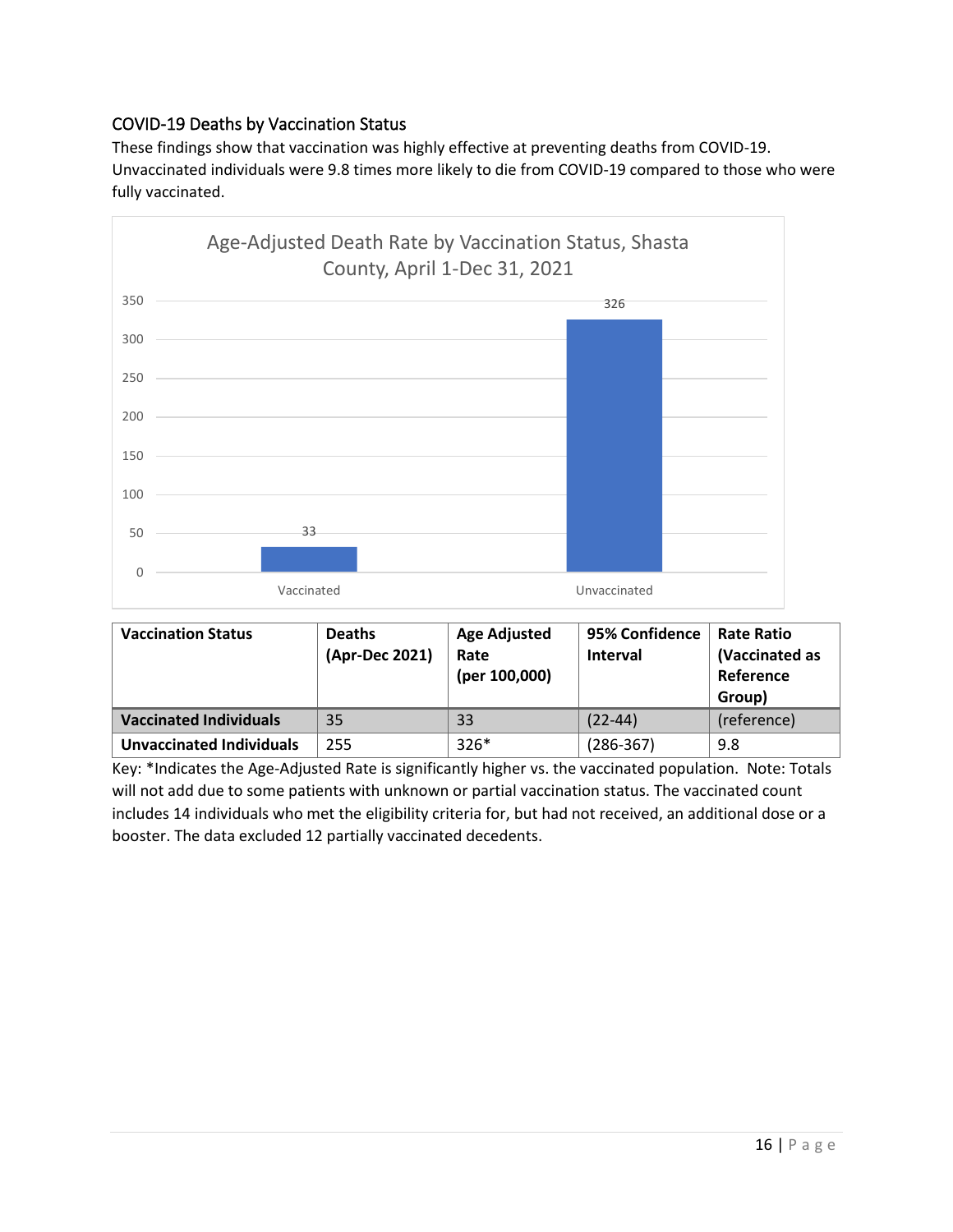### By Comorbid Conditions

#### **Comorbid "Pre-Existing" conditions are common**

CDC estimates that 6 in 10 adults in the United States have a chronic disease (these include: heart disease, cancer, chronic lung disease, stroke, Alzheimer's disease, diabetes, chronic kidney disease, and many more). Additionally, CDC also estimates that 4 in 10 adults in the United States have two or more chronic diseases.

"Pre-existing conditions" are more common than often recognized. Many people in the general population have at least one health condition. If we examine unhealthy weights alone, it is estimated that 32.8% of Shasta County residents can be considered overweight (BMI 25.0-29.9) and another 33.6% can be considered obese (BMI 30.0 and higher). A BMI in the overweight and obese ranges are associated with an increased risk for severe COVID-19 and increased risk for many other chronic health problems, including high blood pressure, high cholesterol, and diabetes, all of which place an individual at increased risk for severe illness from COVID-19.

Among Shasta County confirmed COVID-19 hospitalizations, 83.1% have one or more "pre-existing conditions." This is not unexpected given the high prevalence of any chronic disease in the general population as well as the increased risk of severe COVID-19 illness that is associated with these conditions.

Source[: https://www.cdc.gov/chronicdisease/resources/infographic/chronic-diseases.htm](https://www.cdc.gov/chronicdisease/resources/infographic/chronic-diseases.htm)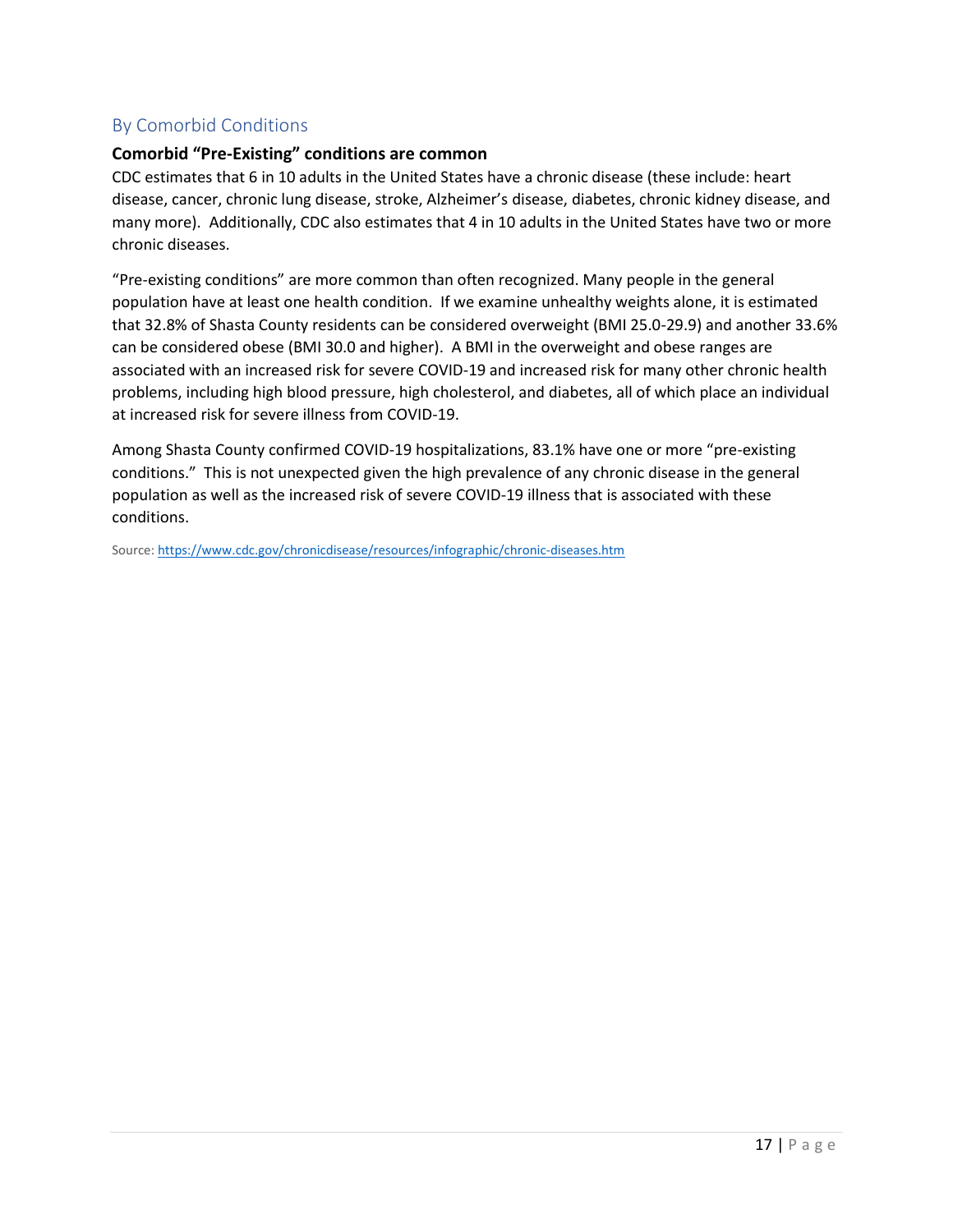#### **Comorbid Conditions Among Hospitalized Patients**

The table below shows comorbid conditions among Shasta County patients hospitalized for COVID-19. The most common conditions were also common in the general population. The top three were high blood pressure, diabetes, and obesity.

| <b>Comorbid ("Pre-Existing")</b><br><b>Condition</b> | <b>Percent of Hospitalized Patients</b><br>with this Condition^ | <b>Percent of Shasta County</b><br><b>Residents with this Condition</b> |
|------------------------------------------------------|-----------------------------------------------------------------|-------------------------------------------------------------------------|
| <b>High Blood Pressure</b>                           | 53.1%                                                           | 37.0% <sup>1</sup>                                                      |
| <b>Diabetes</b>                                      | 30.8%                                                           | 13.9% <sup>2</sup>                                                      |
| <b>Obesity</b>                                       | 28.9%                                                           | 33.6% <sup>2</sup>                                                      |
| <b>Heart Disease (Cardiovascular)</b>                | 26.9%                                                           | 11.4% <sup>2</sup>                                                      |
| <b>Chronic Pulmonary Disease (COPD)</b>              | 17.2%                                                           | $3.3\%$ <sup>5</sup>                                                    |
| <b>Chronic Kidney Disease</b>                        | 14.2%                                                           | $2.8\%$ <sup>3</sup>                                                    |
| <b>History of Cancer</b>                             | 11.4%                                                           | $5.3\%$ <sup>3</sup>                                                    |
| Asthma                                               | 10.3%                                                           | 15.0% <sup>2</sup>                                                      |
| <b>History of Stroke</b>                             | 6.9%                                                            | $5.2%^{4}$                                                              |
| <b>Immune Compromised</b>                            | 3.6%                                                            | N/A                                                                     |
| <b>Neurological or</b>                               | 2.0%                                                            | N/A                                                                     |
| <b>Neurodevelopmental Condition</b>                  |                                                                 |                                                                         |
| <b>Chronic Liver Disease</b>                         | 1.6%                                                            | N/A                                                                     |
| <b>One or More of the Conditions</b><br>Listed above | 83.1%                                                           | N/A                                                                     |

**^ Percentages do not total to 100% due to some patients having more than one condition.** 

Sources: <sup>1</sup> 2014-2018 California Health Interview Survey. <sup>2</sup> 2015-2019 California Health Interview Survey. <sup>3</sup>2019 CDC Behavioral Risk Factor Surveillance System. <sup>4</sup> 2011-2012 California Health Interview. <sup>5</sup> 2005 California Health Interview Survey.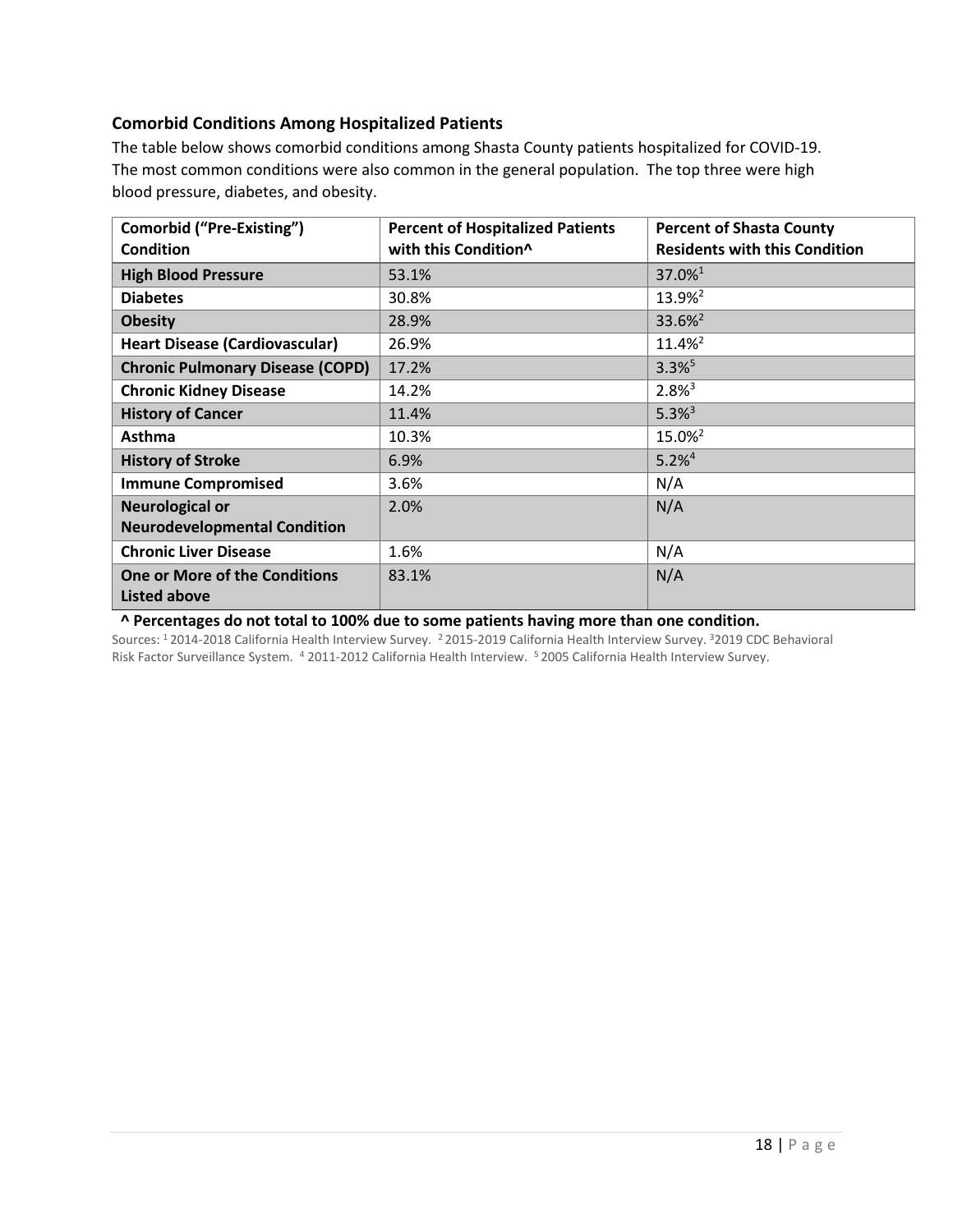#### **Comorbid Conditions Among Decedents**

The table below shows common comorbid conditions among those who died from COVID-19. The most common were heart disease, chronic kidney disease, metabolic disorders, chronic pulmonary disease, and diabetes.

| <b>Comorbid ("Pre-Existing") Condition</b> | <b>Percent of Cause of Death with this</b><br>condition (Field 107 & 112 of Death<br>Certificate)* | <b>Percent of Shasta</b><br><b>County Residents</b><br>with this Condition |
|--------------------------------------------|----------------------------------------------------------------------------------------------------|----------------------------------------------------------------------------|
| Other <sup>^</sup>                         | 43.1%                                                                                              | N/A                                                                        |
| <b>Heart Diseases (Cardiovascular)</b>     | 36.4%                                                                                              | $11.4%^{2}$                                                                |
| <b>Chronic Kidney Disease</b>              | 21.0%                                                                                              | $2.8\%$ <sup>3</sup>                                                       |
| <b>Metabolic Disorders</b>                 | 13.2%                                                                                              | N/A                                                                        |
| <b>Chronic Pulmonary Diseases</b>          | 13.2%                                                                                              | $3.3\%$ <sup>5</sup>                                                       |
| <b>Diabetes</b>                            | 13.0%                                                                                              | 13.9% <sup>2</sup>                                                         |
| <b>High Blood Pressure</b>                 | 12.0%                                                                                              | $37\%$ <sup>1</sup>                                                        |
| <b>Neurological or Neurodevelopmental</b>  | 12.0%                                                                                              | N/A                                                                        |
| <b>Condition</b>                           |                                                                                                    |                                                                            |
| <b>History of Stroke</b>                   | 5.2%                                                                                               | $5.2%^{4}$                                                                 |
| <b>History of Cancer</b>                   | 2.5%                                                                                               | $5.3%^{3}$                                                                 |
| <b>Asthma</b>                              | 1.8%                                                                                               | $15\%$ <sup>2</sup>                                                        |
| <b>Obesity</b>                             | 1.4%                                                                                               | 33.6% <sup>2</sup>                                                         |

\* Percentages do not total to 100% due to some patients having more than one condition.

^Note: "Other" includes a wide range of potentially contributing conditions such as tobacco use, substance overdose, fractures, dehydration, infections, etc.

Sources: <sup>1</sup>2014-2018 California Health Interview Survey. <sup>2</sup>2015-2019 California Health Interview Survey. <sup>3</sup>2019 CDC Behavioral Risk Factor Surveillance System. <sup>4</sup>2011-2012 California Health Interview. <sup>5</sup>2005 California Health Interview Survey. ^Note: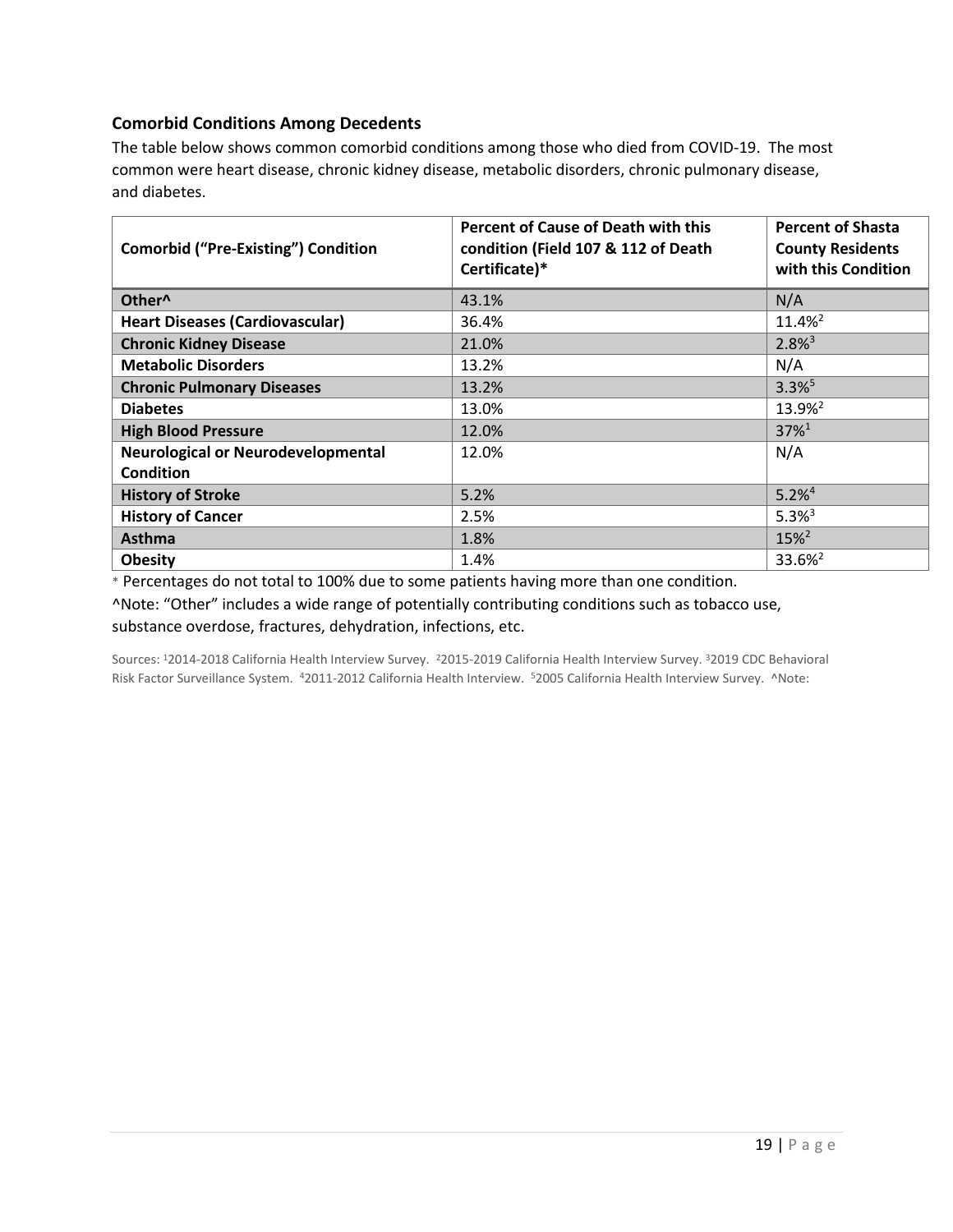### Congregate Setting Facilities

Congregate settings include skilled nursing facilities, assisted living facilities, homeless shelters, board and care residences, jail, and other locked or semi-locked facilities.

### COVID-19 Hospitalizations Among Residents of Congregate Setting Facilities

In 2021, 65 residents of congregate settings were hospitalized.

| Gender | 2021 |
|--------|------|
| Male   | 31   |
| Female | 34   |
| Total  | 65   |

Approximately 8% of confirmed hospitalization for COVID-19 were among residents of congregate settings.

### COVID-19 Deaths Among Residents of Congregate Setting Facilities

In 2021, there were 81 congregate setting residents who died from COVID-19.

| Gender | 2021 |
|--------|------|
| Male   | 36   |
| Female | 45   |
| Total  | 81   |

Approximately 20% of confirmed deaths from COVID-19 were among residents of congregate settings.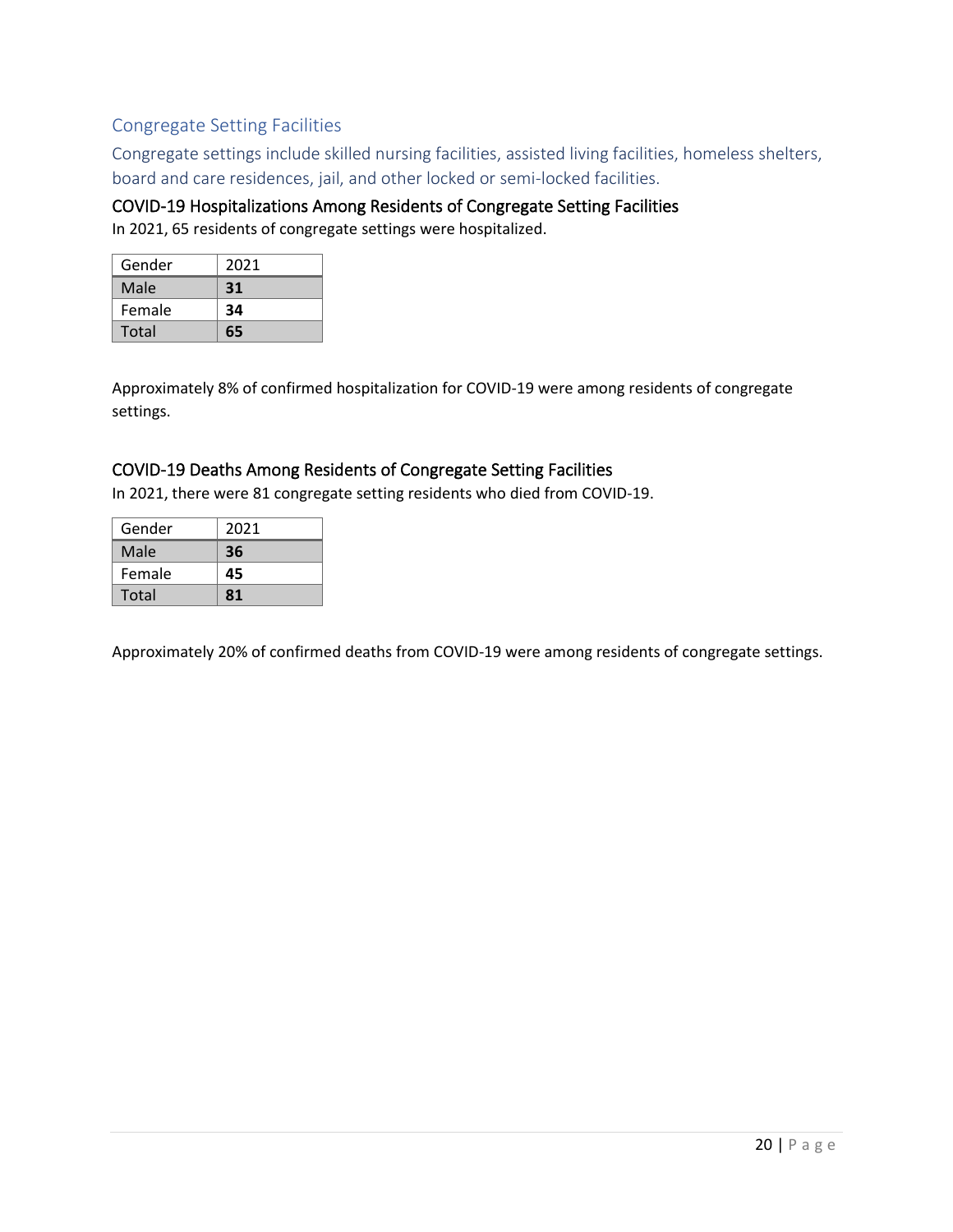### Leading Causes of Death

### COVID-19 Deaths compared to all other causes of death in Shasta County

The preliminary data below shows the leading causes of death in Shasta County. The top three causes of death using CDC standard classification are heart disease, all cancers, and COVID-19. Source[: CDC Leading Causes of Death](https://www.cdc.gov/nchs/fastats/leading-causes-of-death.htm)

| Top 10 Causes of Death 2021 <sup>®</sup>   |       |  |
|--------------------------------------------|-------|--|
| Cause                                      | Count |  |
| <b>Heart disease</b>                       | 501   |  |
| <b>All Cancers</b>                         | 450   |  |
| COVID-19                                   | 401   |  |
| <b>TOTAL UNINTENDED INJURIES</b>           | 159   |  |
| Chronic Lower Respiratory Disease (CLRD)** | 158   |  |
| Alzheimer's disease                        | 146   |  |
| <b>Stroke</b>                              | 98    |  |
| Organic dementia                           | 81    |  |
| <b>TOTAL INTENDED INJURIES</b>             | 65    |  |
| <b>Diabetes</b>                            | 59    |  |
| <b>Total Deaths in 2021</b>                | 2,767 |  |

@ based on 2,767 final, cause of death data preliminary subject to change, count of individual causes of death do not add to 2,767 because this table only represents the top 10 causes of death in Shasta County.

\*\* Such as chronic obstructive pulmonary disease, emphysema, chronic bronchitis, pneumonitis and asthma.